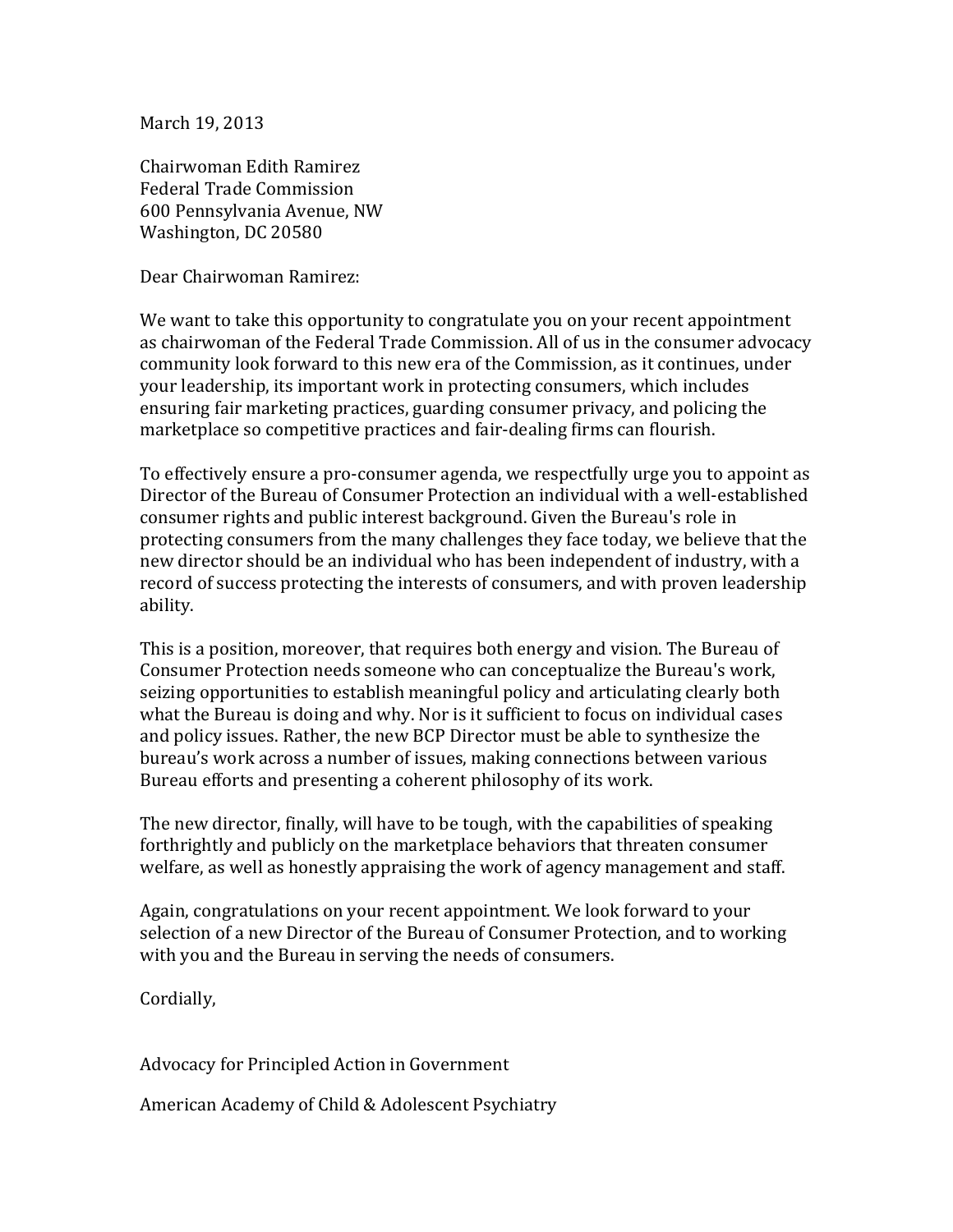Americans for Financial Reform Berkeley Media Studies Group Campaign for a Commercial-Free Childhood Center for Digital Democracy Center for Media & Democracy Center for Media Justice Center for Public Interest Law (CA) Center for Science in the Public Interest ChangeLab Solutions Consumer Action Consumer Federation of America Consumers Union Consumer Watchdog Electronic Frontier Foundation Electronic Privacy Information Center Empowering and Strengthening Ohio's People Essential Information Friends of Privacy USA Media Alliance National Association of Consumer Advocates National Community Reinvestment Coalition National Consumer Law Center (on behalf of their low-income clients) National Consumers League New York Public Interest Research Group Patient Privacy Rights